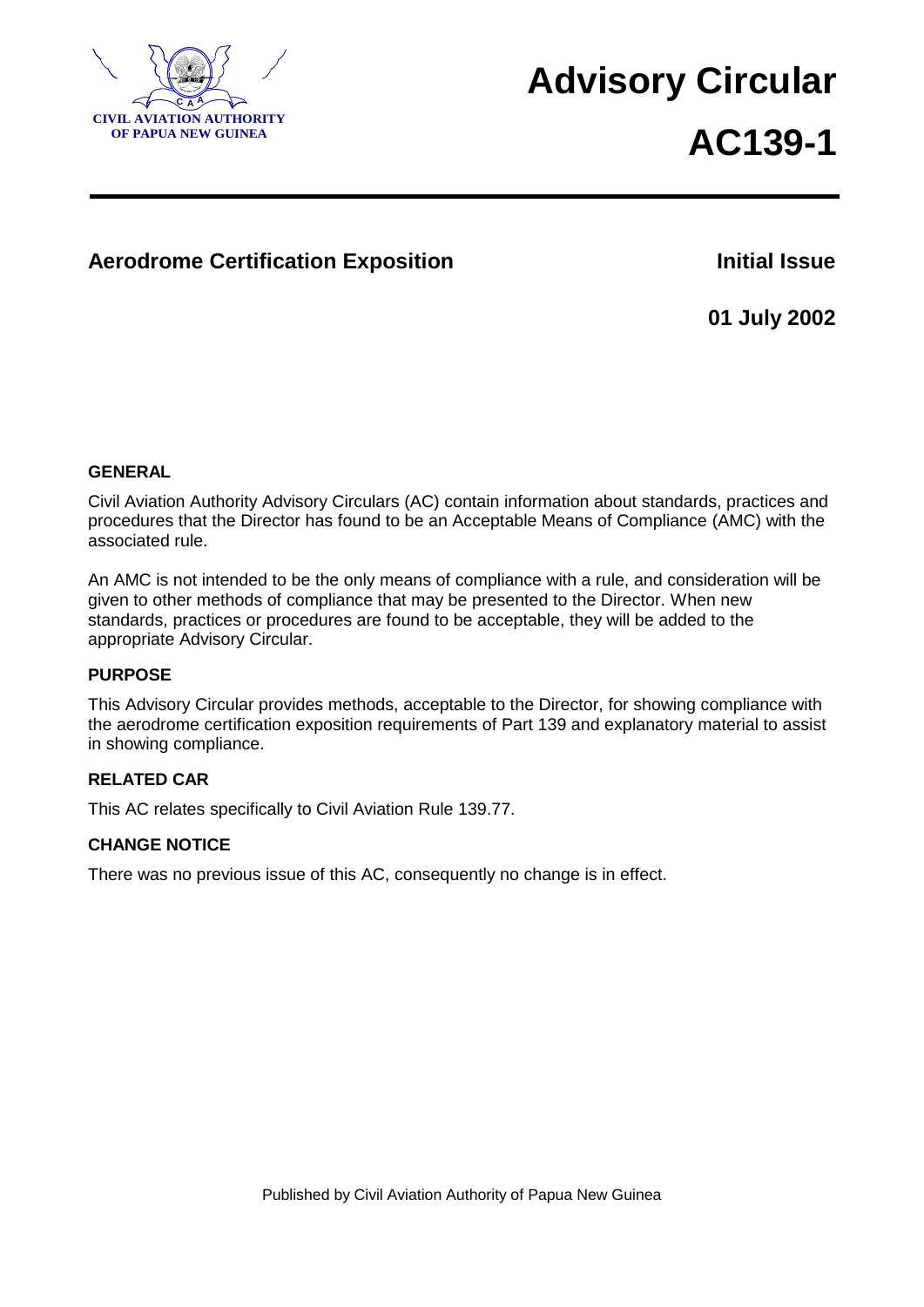# **Table of Contents**

|     | <b>CHAPTER 1 - FUNCTION AND FORM</b>                                     | 2 |
|-----|--------------------------------------------------------------------------|---|
| 1.1 | Function and authority of the Aerodrome Certification Exposition (ACE) 2 |   |
| 1.2 |                                                                          |   |
| 1.3 |                                                                          |   |
| 1.4 |                                                                          |   |
| 1.5 |                                                                          |   |
|     | <b>CHAPTER 2 - ACE OVERVIEW</b>                                          | 3 |
| 2.1 |                                                                          |   |
| 2.2 |                                                                          |   |
| 2.3 |                                                                          |   |
|     | <b>CHAPTER 3 - CONTENT OF THE ACE</b>                                    | 5 |
| 3.1 |                                                                          |   |
| 3.2 |                                                                          |   |
| 3.3 |                                                                          |   |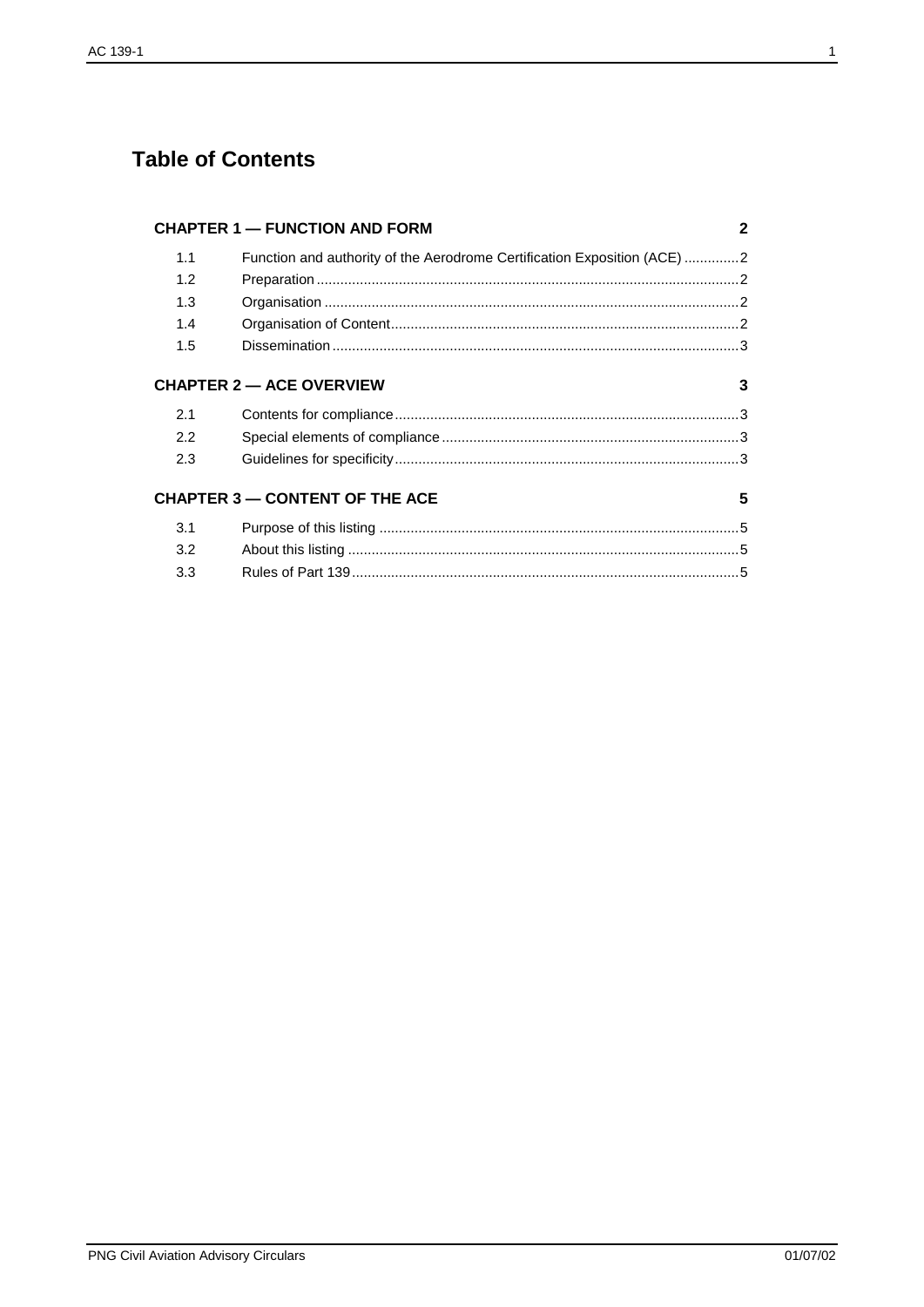# **CHAPTER 1 — FUNCTION AND FORM**

#### **1.1 Function and authority of the Aerodrome Certification Exposition (ACE)**

1.1.1 If there is a single important point to appreciate about the ACE, it is that it is an extension of the Rules. Because Part 139 is written in terms broad enough for all aerodromes covered by the Rule, it cannot be specific to each individual aerodrome. The ACE provides the bridge between the requirements of the Rule and their specific application for each aerodrome, considering the aerodrome size, activity and configuration.

1.1.2 **Be Comprehensive**. Include in the ACE all of the Part 139 requirements that apply to your aerodrome. It is intended that the ACE provide, to personnel concerned with operating the aerodrome, the information needed to comply with the Rules.

1.1.3 **Be Conservative**. Refrain from elaboration and detail beyond that necessary to show how regulatory compliance is to be achieved at your aerodrome. Be watchful of the line between; essential statements of responsibility, authority, and procedure; and excessive levels of detail which can restrict flexibility to meet unforeseen circumstances, or even create unnecessary commitments under the Rule.

#### **1.2 Preparation**

The Rule requires the ACE to have, besides the technical content, certain physical features of organisation and design. These are discussed in the following paragraphs. You may prepare your ACE yourself or have someone else to do it. As you continue into this AC you will see that a fundamental knowledge of all aspects of the aerodrome operation will be required to produce a satisfactory ACE. Accurate, concise, statements which speak directly to Part 139 requirements are preferable to glossy essays. Remember that no matter who prepares it, it becomes your document when an Aerodrome Operating Certificate is granted by the Authority.

#### **1.3 Organisation**

1.3.1 There are three aspects of the ACE organisation that you will want to consider. One is concerned with the physical dimensions and layout of the document. Another is the mechanics of the assembly of the document. The third is the combination and sequencing of the material you are placing into the document.

1.3.2 **Physical Layout Design**. Since the ACE is to be a working document that reflects current aerodrome realities, it should be easy to maintain and revise. A systematic page identification system is highly recommended. Each page should carry enough identification to easily determine the document it belongs to, and its exact location in the document. The document should have an amendment page and a checklist as an inventory of the current pages. This can simply be a sheet with columns of page numbers with space for a date alongside. That is a very useful device to verify the currency of a page in question without leafing through the entire document. It is also a checklist for maintenance of the ACE, tracking pages for revision, inserting pages, and such like.

1.3.3 **Assembly**. The ACE should be typewritten and this includes other printing methods which produce a comparable result. A loose leaf, standard size, black and white page assembly in a three ring binder is suggested. Consider the potential problems with the reproduction, insertion, filing, and mailing of odd-size or multi-colour media, and comb or spiral bindings. Also, one side printing is recommended. While it does add bulk, it makes revision easier and lends itself to the display of pages extracted for ready-reference.

#### **1.4 Organisation of Content**

Your expositions use as a reference guide by aerodrome personnel should be encouraged. With this in mind, consider the functional assignments within your aerodrome organisation. This may influence the way you want to sectionalise the instructions in your ACE so that it lends itself to parcelling out discrete portions to your personnel for their guidance. Generally, the subject sequencing of the Rule itself provides a satisfactory outline for the ACE. This is particularly true for the review and updating processes which flow more easily with the order of the elements as they are found in the Rule.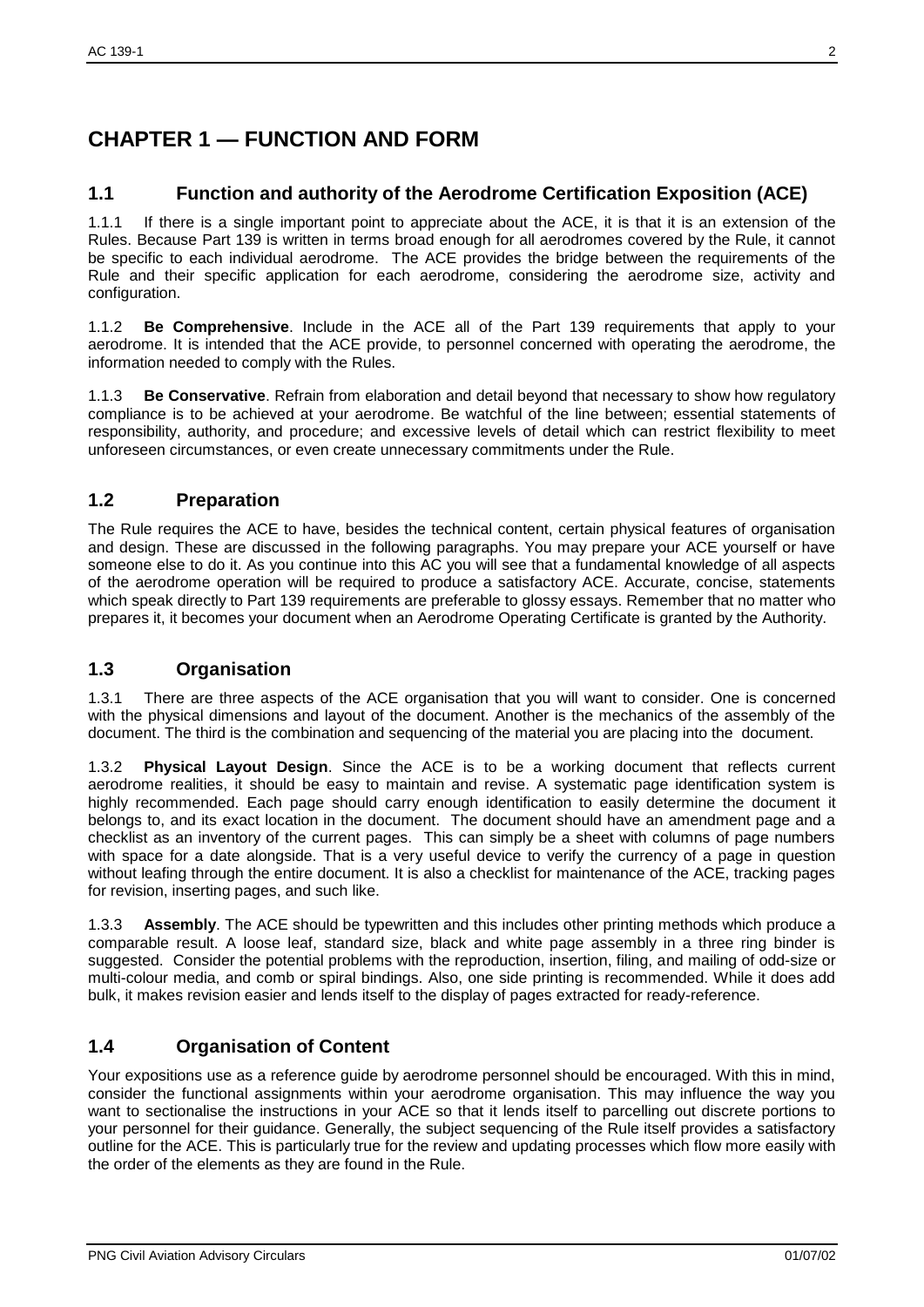#### **1.5 Dissemination**

The Rule requires that you furnish applicable portions of your ACE to the aerodrome personnel who are responsible for their implementation. It is not intended that the portion of the ACE provide the total instructions on how to do a job. If the ACE is well prepared, however, it will provide information on how the job should be performed to maintain compliance with the Rule.

## **CHAPTER 2 — ACE OVERVIEW**

#### **2.1 Contents for compliance**

As a general Rule the ACE should contain operating procedures, equipment descriptions, responsibility assignments, and other information needed by aerodrome personnel to comply with the Rule.

#### **2.2 Special elements of compliance**

The material for procedures, equipment responsibilities and so on, will vary from aerodrome to aerodrome. The Rule also lists certain elements that shall be in all ACE for compliance. These mandatory elements can be regarded as the minimum detail required. Most of the provisions will need more explanation than these elements specify and can conveniently fit as they come up. A few may lend themselves better to a separate illustration (figure, table, chart, map or diagram) which can then be referenced in the discussion of the individual provisions. For example, it may be simpler to draw up an organisation chart and a table of the lines of succession and use them as references rather than repeat the information many times through the exposition.

#### **2.3 Guidelines for specificity**

2.3.1 The central theme and purpose of the ACE is embodied in the language of Part 139. It is to be a useful working document to assist aerodrome personnel in maintaining compliance with the Rule. This is where the two cardinal principles, mentioned in paragraph 1.1, come into play. The ideal ACE provides enough direction to achieve compliance with the Rule but stops short of smothering detail. Approach the subject as if you, the aerodrome operator, are leaving instructions for someone to carry on in your absence. When you are writing your instructions you may be concerned with **WHO** is going to perform the tasks, **WHAT** the tasks consist of, any particular advice on **HOW** it is to be performed, and the timetable for performance to ensure that things happen **WHEN** you want them to. These points are discussed below.

2.3.2 **WHO.** There are two aspects of **WHO** that deserve discussion. There is the regular **WHO** to whom you allocate certain responsibilities and tasks with your authority to make routine decisions without constantly referring them to you. This person may also have to make immediate decisions to deal with an immediate and pressing situation. Then there is the other substitute **WHO** that undertakes the functions and activities of the regular **WHO** when that person is absent for the likes of leave, conference or illness. The ACE should provide sufficient guidance for performing the function and, of course, instructions for calling for assistance if problems arise.

2.3.3 You, as aerodrome operator, want to feel confident that the applicable **WHO** knows what is required from a regulatory standpoint; and can apply this knowledge to new situations, as they arise, as well as the daily routine. This can be accomplished with firm, clear instructions in the ACE. The Rescue and Firefighting function provides an illustration. Events can occur at the fire station that require the urgent initiation of actions that could have consequences somewhere else. For example if a piece of fire equipment becomes inoperative, some management action may have to be taken with respect to limiting air operations, or at least initiating notification to airline operators using the aerodrome. If an emergency call is received a decision is often required about initiating all or part of the aerodrome emergency plan. Do the rescue and firefighting personnel who are faced with these choices have clear, concise, and available information that will put action on the right track? Finally, it must be clear which **WHO** is the one to be responsible for carrying out the instructions.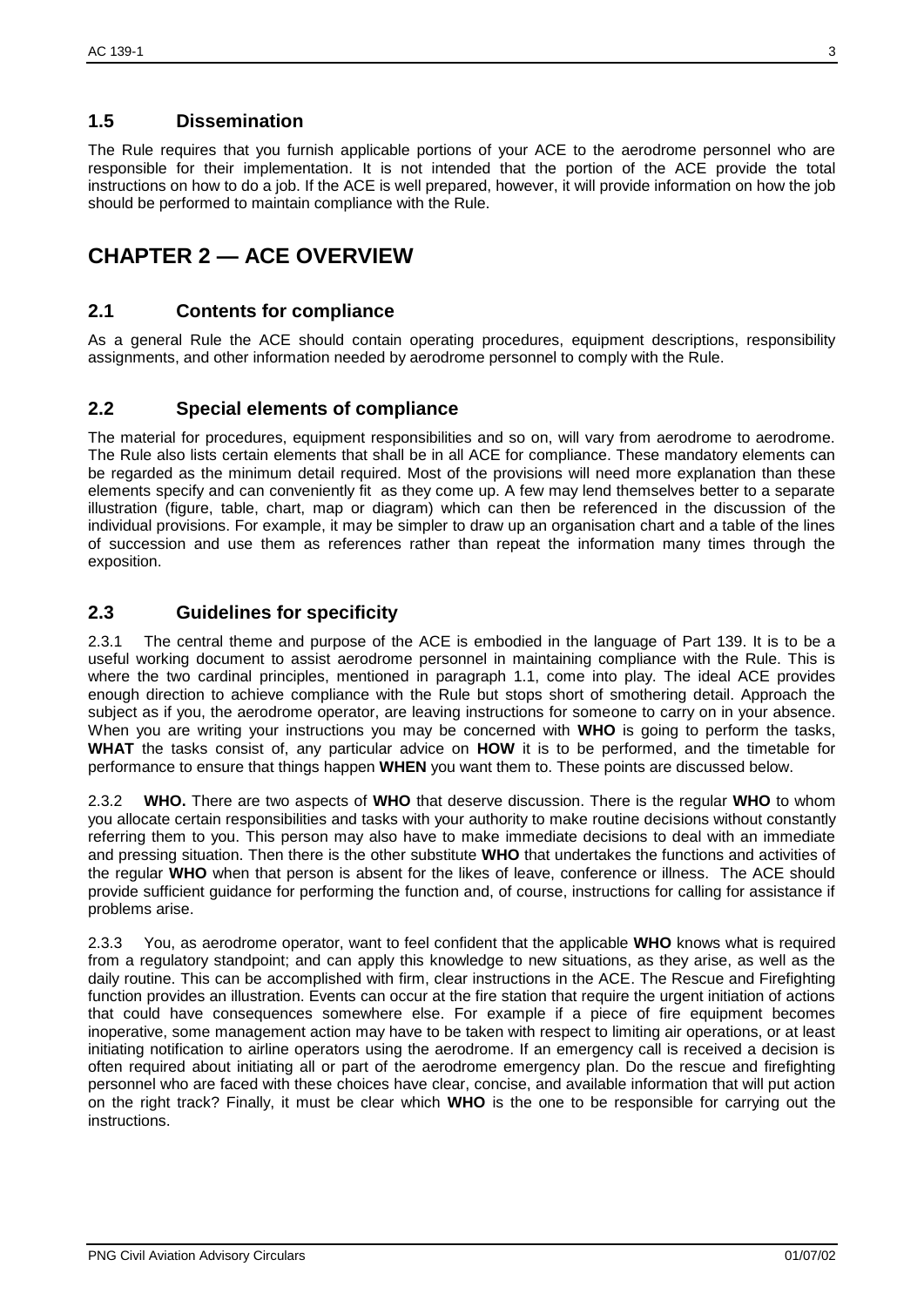2.3.4 **WHAT and HOW**. The **WHAT** and **HOW** of ACE instructions refers to the tasks assigned to various individuals or sections who are charged with achieving compliance with the Rule. Unless all the personnel assigned to the task are familiar with the regulatory requirement, the ACE should be structured to produce the desired result by providing guidance appropriate to the training and experience of the personnel. For example, it would be questionable value to write instructions in the ACE that the aerodrome maintenance section is to "Maintain all safety areas in accordance with the Rule" unless the personnel know what Part 139 says about the surface of safety areas and the dimensional standards that apply to each safety area. A better approach would be to identify the physical boundaries of the safety areas and state graphically what sort of surface conditions are to be maintained.

2.3.6 **WHEN.** The best instructions will not produce satisfactory results if they are not put into action. Is the instruction "The rescue and firefighting unit will inspect the fuelling areas each day" specific enough? Is there going to be a lapse in accomplishment because the first shift thought the second was going to do it, and the second shift thought that the first one surely had done it? The **WHEN** may also be triggered by circumstances, such as produced by adverse weather conditions. Can the individual who must take some action read a clear and precise **WHEN** in the ACE, or is there some nebulous statement like "When adverse weather conditions dictate"? A **WHO** question can arise here, as well as a **WHAT** and **HOW**, if certain procedures or equipment must be specified for use. In fact, it should be obvious now that **WHO, WHAT**, and WHEN, are usually going to be closely intertwined, and that most instructions will have to satisfy the needs of them all.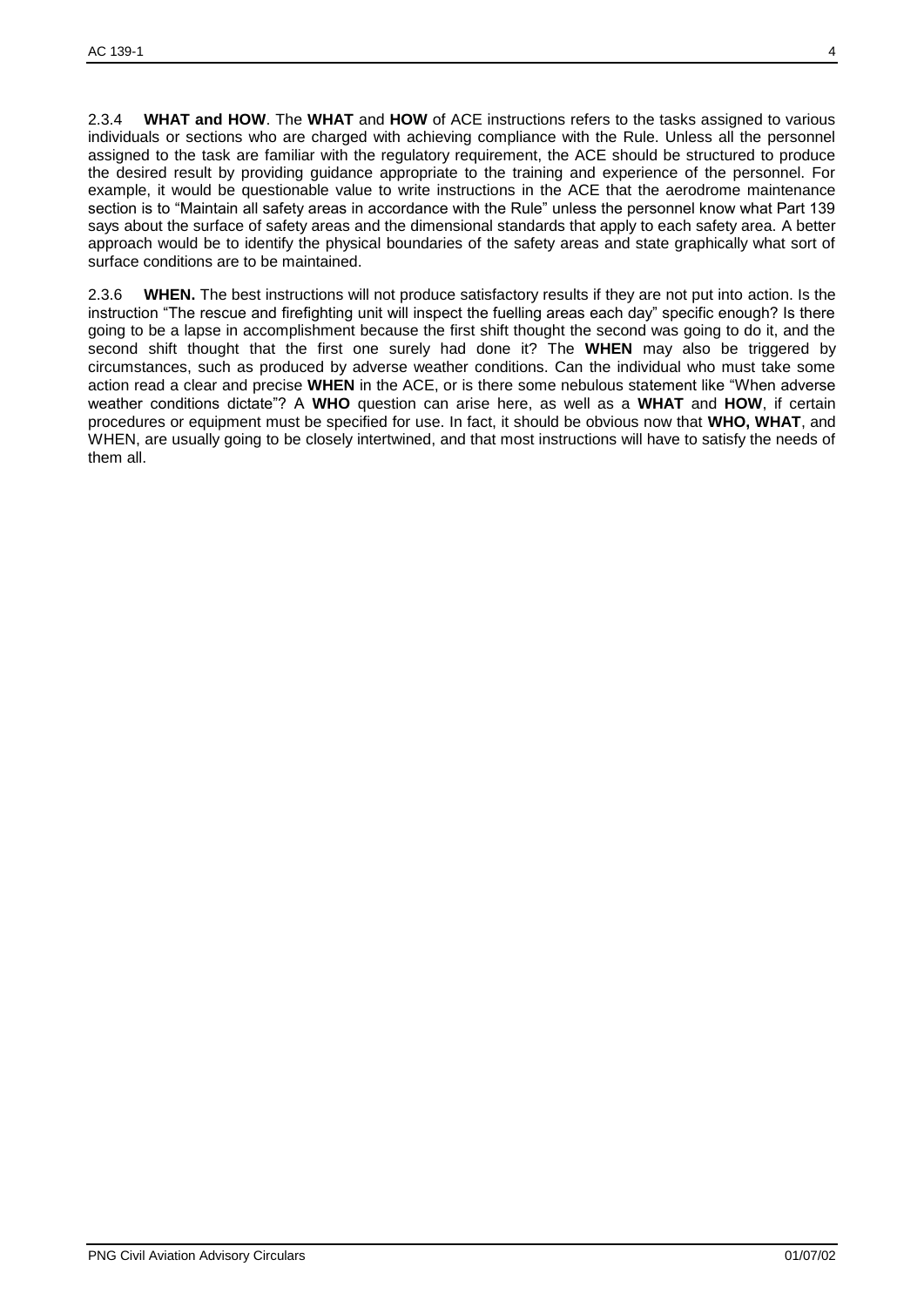# **CHAPTER 3 — CONTENT OF THE ACE**

#### **3.1 Purpose of this listing**

All of the provisions of Part 139 apply to aerodromes with a certificate. Those aerodromes prepare and maintain an ACE that reflects the manner in which the aerodrome complies with the requirements of Part 139. All of the Rule headings are listed below with amplifying remarks or examples. The order of presentation follows the sequence found in the Rules.

#### **3.2 About this listing**

Except for the requirements of a purely administrative nature, all of the items should be written to satisfy the questions WHO, WHAT, HOW, and WHEN as discussed in paragraph 2.3 of this AC. There are also the Elements of Compliance to be considered - refer to paragraph 2.2. The discussions and examples presented in this listing cannot cover all possible aerodrome situations. Omission of some aspect of Part 139 does not mean it is not required or is of lesser importance. Any questions you may have concerning the application of these discussions or examples to your own aerodrome should be resolved with the Authority.

#### **3.3 Rules of Part 139**

#### *3.3.1 Rule 139.15 Exemptions*

An exemption, if you have one, occupies its own niche in the compliance picture of your aerodrome. It is important to understand what an exemption is and what it does, and how you may fit it in your ACE.

#### *3.3.2 Rule 139.17 Deviations*

This provision must not be confused with a violation of the Rules. In essence the provision is for you to respond to an emergency situation. A precise definition of a deviation is difficult and the following examples may help you:

- an aircraft with an in-flight emergency landing at your aerodrome, though the size of the aircraft is beyond your aerodrome rescue and firefighting category, or that a required visual aid is not serviceable, is a deviation.
- you send your rescue firefighting capability to assist in an emergency off the aerodrome not related to aviation and permit normal operations by aeroplanes requiring that capability. That is a violation not a deviation!

#### *3.3.3 Rule 139.53 Aerodrome Limitations*

Any limitations that you establish for the safety of aircraft operations at your aerodrome must be copied in your ACE and given prominence so that each of your employees are aware of it along with any instruction they might need for compliance.

#### *3.3.4 Rule 139.55 Personnel Requirements*

Except for those areas where the Rule requires specific training or performance documentation, the Authority normally assumes that a function well performed indicates sufficient qualified personnel. Remember that this requirement includes aerodrome management and supervisory personnel as well. In this regard a chart or table showing the lines of succession of aerodrome responsibility would be helpful to demonstrate accountability under this Rule.

The organisation is required to nominate a person to be identified as the Chief Executive. This person must have the overall authority within the organisation, including financial authority, to ensure that all the necessary resources are available to operate and maintain the aerodrome and its facilities in compliance with Part 139 and to ensure compliance with the procedures in its exposition.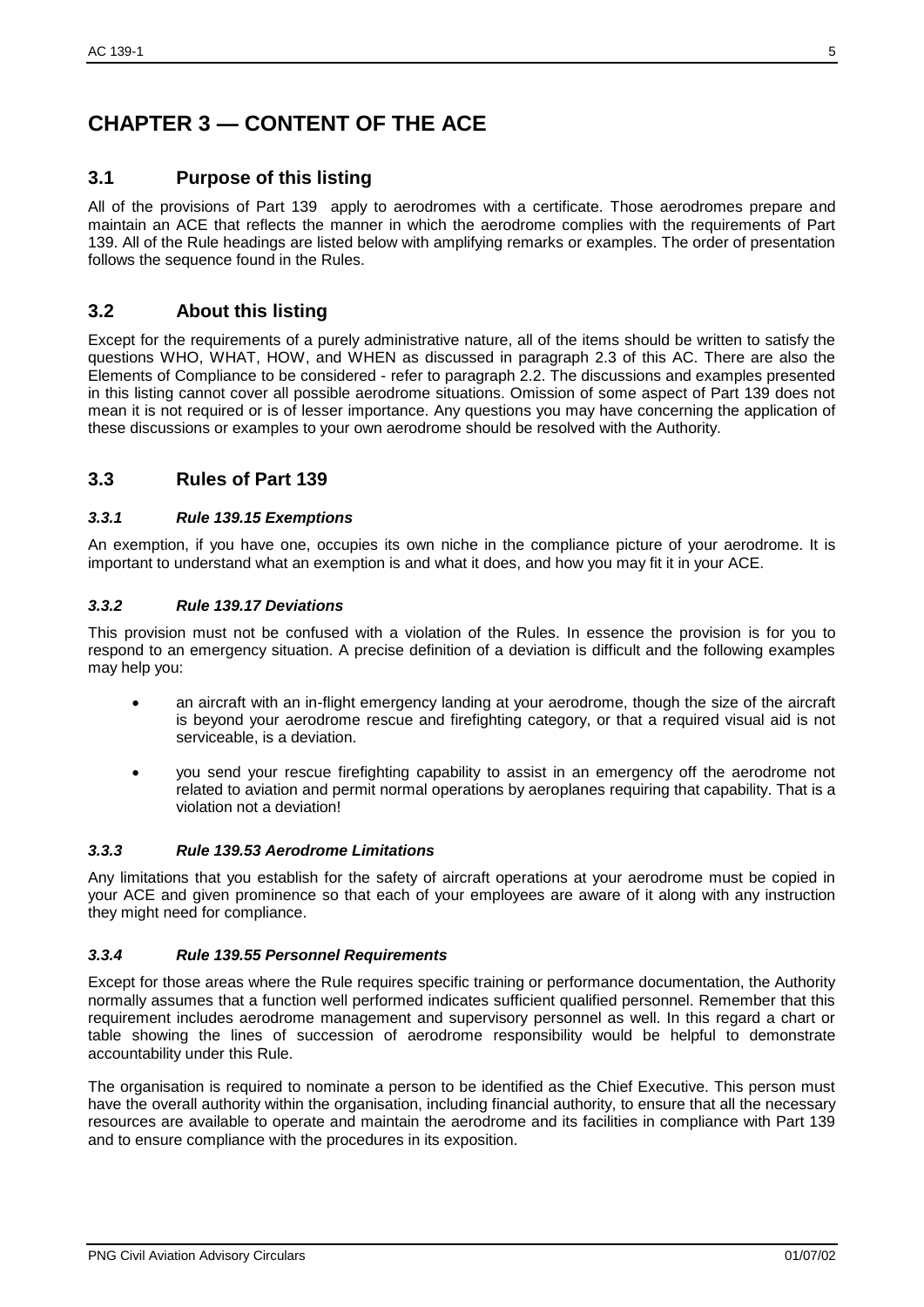The person or persons nominated in the exposition must represent the management structure of the aerodrome operator and are required by Section 49 of the Civil Aviation Act 2000 to meet the criteria in Section 50 of the Act in respect of being fit and proper persons.

You may choose to appoint managers for all or any combination of these areas of responsibility however it must be clear to whom the responsibilities devolve. It is necessary in any case that these manager(s) report to and are ultimately responsible to the chief executive.

The person(s) so nominated are to be identified on Form CAA 139/01 and credentials supplied with the application. To be accepted such nominated persons should have adequate knowledge and satisfactory experience in the civil aviation system associated with the operation of aerodromes.

The titles, responsibilities, and numbers of the nominated persons will vary dependent on the size and scope of the aerodrome organisation.

Irrespective of the titles that may be used or the number of persons nominated the following areas of responsibility you are expected to address those that are applicable to your aerodrome activities.

#### *Aerodrome inspection*

Responsibility for ensuring that all regularly scheduled and periodic inspections are conducted and reported on in accordance with the standards and procedures specified in the organisation exposition.

#### *Aerodrome maintenance*

Responsibility for ensuring the conduct of preventive maintenance and the timely correction of any reported defects.

#### *Aircraft rescue and firefighting*

Responsibility for ensuring that the aircraft rescue and firefighting equipment and agents are available and at the correct level for the aerodrome category. That there are sufficient detailed and available trained personnel to ride the vehicles and operate the equipment to its maximum capacity.

#### *Internal Quality Assurance*

Responsibility for quality assurance procedures to assure compliance with the aerodrome certification exposition and with Part 139. Responsibilities include ensuring the adequacy of the exposition and associated procedures in meeting the requirements of Part 139 and in reflecting the scope of services and facilities provided and ensuring that corrective actions in respect of any deficiencies are fully implemented.

#### *3.3.5 Rule 139.57 Aerodrome Emergency Plan (Aep)*

You are referred to the ICAO Doc 9137-AN/898 Airport Services Manual Part 7 Airport Emergency Planning which provides detailed guidance on the many facets of the AEP which are acceptable for compliance with this Rule. The AEP is a mandatory part of your ACE and the guidelines for specific statements in paragraph 2.3 regarding responsibility and function apply when you write about the AEP.

#### *3.3.6 Rules 139.59 Rescue And Firefighting — Category Determination*

State what your aerodrome category is and explain what it means in terms of the aircraft operating at your aerodrome. It would be a good idea to name the largest type of aircraft that your category can serve because sooner or later the question is bound to arise.

#### *3.3.7 Rule 139.61 Rescue And Firefighting — Extinguishing Agents*

State the minimum usable amount of extinguishing agents that you are required to have for your aerodrome category and do not forget to address the reserve supply and replenishment. AC 139.3 Aerodrome Rescue and Firefighting provides further information on extinguishing agents which you might want to include in your ACE.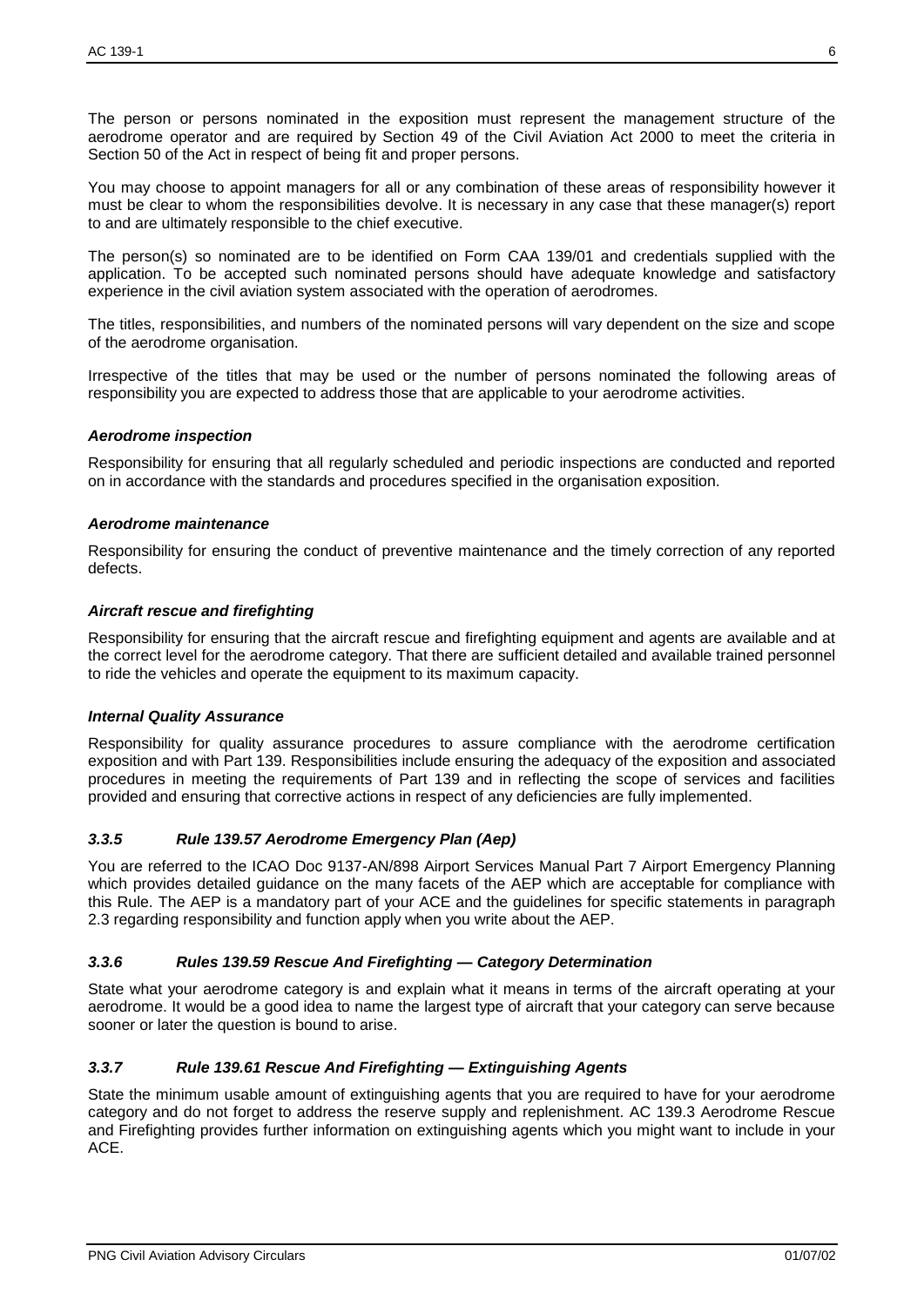#### *3.3.8 Rule 139.63 Rescue And Firefighting — Vehicles*

State the minimum number of vehicles that you require for your aerodrome category and this a good time to equate the vehicle or vehicles with the requirements for extinguishing agents and the equipment to be carried.

#### *3.3.9 Rule 139.65 Rescue And Firefighting — Personnel Requirements*

The personnel requirements are the vital element for an effective rescue and firefighting service. AC 139.4, Aerodrome Rescue and Firefighting, provides you with detailed guidance regarding personnel, the required protective clothing, and the rescue and firefighting equipment. Your ACE should contain a description of the alarm system for rescue and firefighting response and a requirement for a daily test. The air traffic service role in the alarm system, and the test, should also be included.

#### *3.3.10 Rule 139.67 Rescue And Firefighting — Response Capability*

Having provided the necessary elements of rescue and firefighting for the category of your aerodrome, this is now the vital area where you need clear instructions about the disposition of the rescue and firefighting elements to achieve the response capability. In particular, you should establish a daily check system of the serviceability of the vehicles, and confirmation of the availability of the rescue and firefighting personnel. You must also be aware that this capability is the first step of your aerodrome emergency plan.

One aspect of your response capability which must be covered in your ACE is the requirement for coverage during operations by aeroplanes having a certified seating capacity of more than 20 passengers that are engaged in regular air operations. Your rescue and firefighting unit should be instructed to maintain a response capability at least 15 minutes before an arrival and 15 minutes after the departure of each aeroplane movement requiring coverage. It would be advantageous to impress on the air operators the importance of keeping you apprised of any changes to their flight schedules and to provide instructions in your ACE for contacting those operators for information on any flight delays or schedule changes.

#### *3.3.11 Rule 139.69 Public Protection*

The requirements of Part 139 pertaining to this subject are oriented toward inadvertent entry into an area containing hazards for the unwary trespasser who in turn could be hazardous to aircraft operations. The prevention of intentional infiltration of aerodrome security areas is within the scope of Subpart D of this Part and should not be confused with this requirement. The coverage of your ACE should describe the measures taken to prevent inadvertent entry by persons, vehicles or animals. Fencing is an obvious method, and conspicuous signing is another. Neither one is much good if the gates are left invitingly open or the signs are faded or otherwise obscured. The ACE should provide for continuing surveillance of all of the safeguards on you aerodrome for compliance with this provision of Part 139.

#### *3.3.12 Rule 139.71 Wildlife Hazard Management*

In addressing wildlife hazards at your aerodrome, one of three types of entries are needed in your ACE: a statement of negative activity; a brief statement of activity not considered hazardous; or a environmental management programme to minimise or eliminate hazardous activities.

If there is no wildlife activity at your aerodrome, or at least no activity that you considered needed a programme, a statement in your ACE to that effect is needed.

If wildlife activity at your aerodrome triggered an environmental programme study, and it was subsequently determined that a programme is not required, your ACE should contain a brief statement that identifies the type and extent of the activity that triggered the study. This will serve as an approximate gauge for comparison with subsequent wildlife observations for revaluation of the situation. In this case you can probably draw on the study to include some specifics on the type of wildlife activity likely to be observed, and some helpful guidance on when the activity may be approaching the limit of acceptability.

If it has been determined that your aerodrome must have a environmental management programme, it becomes a permanent part of your ACE unless a subsequent determination removes that requirement. You should follow the guidance in paragraph 2.3 of this AC to assure the appropriate level of specific instruction and guidance for aerodrome personnel.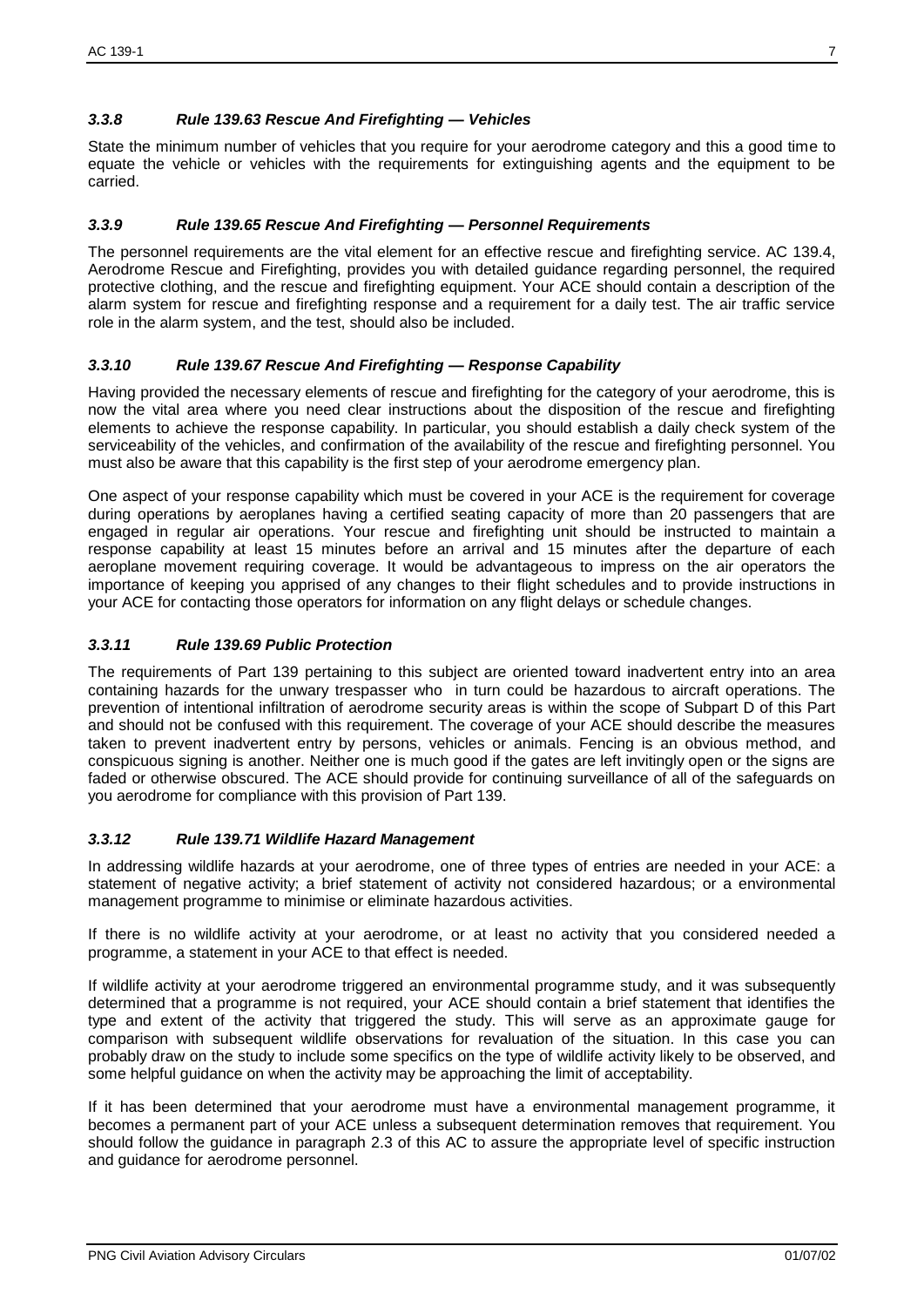#### *3.3.13 Rule 139.73 Notification Of Aerodrome Data And Information*

The users of your aerodrome use the data and information promulgated in the Papua New Guinea Aeronautical Information Publication (AIP) to assess the suitability of the aerodrome for the aeroplane types they operate. It is essential that you provide accurate and timely data and information to the aircraft operators through the medium of the Aeronautical Information Service (AIS) and that you maintain its currency. You should discuss this requirement with the Aeronautical Information Service to establish procedures for providing the aerodrome data and information. In particular make arrangements for the rapid advice of any changes of aerodrome conditions which require the issue of a NOTAM. You should pay particular attention to the WHO, WHAT, HOW, and WHEN to ensure that your procedures for this vital safety function is effective and reliable. AC 139.8, Notification of Aerodrome Data and Information, provides you with details of the information and data that you are required to provide to AIS.

#### *3.3.14 Rule 139.75 Aerodrome Internal Quality Assurance*

Your quality control system is an independent internal control system aimed at ensuring that any deviation from a performance standard will be detected and appropriate corrective action taken before the deviation becomes a hazard to the operations of aeroplanes at the aerodrome. Your quality control system should conduct ongoing reviews of the aerodrome operator's documentation, procedures and performance of the aerodrome elements on a regular basis. These reviews will ensure that all relevant requirements, standards, and procedures are adequately defined, documented, continue to be appropriate for the operation of the aerodrome, and are being complied with. Your quality control system should have procedures for investigating the cause of any non-compliance with standards and for analysing the performance of any element of aerodrome operation. It will also show when reviews are due, when they are completed, and provide a system of reports that can be seen by the Authority on request.

AC 10 – 1 Internal Quality Assurance contains information about standards and practices that are applicable to organisations required to establish internal quality assurance systems that you should refer to for compliance with this rule.

#### *3.3.15 Rule 139.103 Aerodrome Maintenance*

This and other extensive maintenance type requirements will have similar patterns in your ACE. Refer to paragraph 2.3 of this AC and cover those areas of WHO, WHAT, HOW, and WHEN. The aerodrome inspection programme will normally identify deficiencies and thus initiate a requirement for maintenance work. This portion of your ACE should prescribe the procedures needed by your maintenance personnel for the conduct of corrective maintenance.

The Rule also requires a preventive maintenance programme designed to alleviate the deterioration of any element of the aerodrome to a state where it might be a hazard to aircraft operations.

It is important that aerodrome maintenance should be carried out at a time and manner that minimises disruptions to aircraft operations as they are the reason for the existence of, and are the business of, the aerodrome.

Aerodrome maintenance can be broken down to several categories as follows:

#### *Regular major maintenance*

These are items that need to be budgeted for several years in advance and are the likes of—

- re-sealing of movement areas:
- friction enhancing treatment such as runway grooving and de-rubberising.

These items should be programmed in advance to make use of optimum weather conditions and to, if possible, avoid busy traffic periods.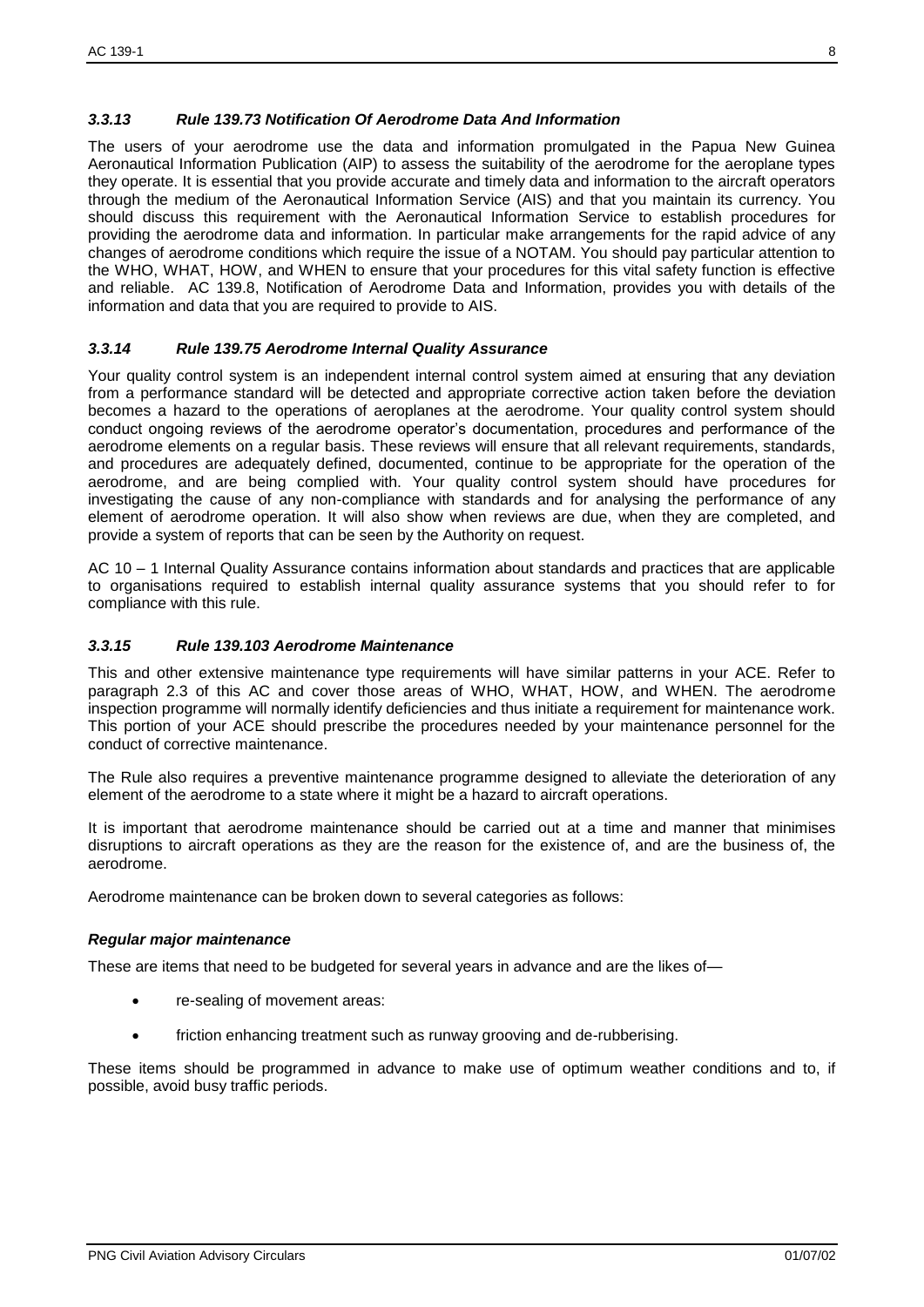#### *Routine preventative maintenance*

These are activities the likes of—

- painting of markings:
- servicing of electrical installations and navigation aid:
- cleanliness of movement areas and drainage systems.

These activities should be addressed in a maintenance scheme with schedules and procedures established for your maintenance personnel and again with minimum disruption to aircraft operations.

#### *Unscheduled minor maintenance*

These can be items the likes of—

- urgent repairs to the surface of a movement area:
- removal of fuel and oil spills on the surface of a movement area
- any other maintenance required for the ongoing safety of aircraft operations.

This type of activity usually requires a degree of urgency and may require that aircraft operations be suspended or restricted during the required work.

#### *3.3.16 Rule 139.105 Visual Aids For Navigation — Maintenance And Checking*

The maintenance task is to fix or replace the broken or missing item in kind. However there are a few additional points to be considered. If the light is burned out it should be a simple matter to replace the bulb. But if the light has been smashed out of recognisable existence or missing, you need to be sure that whoever replaces it knows what kind of fixture to use. Similar information is required regarding markings. Well written instructions supplemented by an aerodrome diagram are valuable insurance against incorrect replacement of an item.

You should also include clear instructions on just how many, and in what sequence, lights may be out before the system is considered inoperative as prescribed in AC 139.5, Aerodrome Design Aeroplanes above 5700 kg MCTOW. This is an appropriate place to describe your runway and taxiway system of identification. Beyond the system description it is recommended that a runway and taxiway diagram be provided, especially if your identification system varies from the norm or is otherwise complicated. You should also know who is responsible for the aerodrome lighting and include the means of contacting them.

The location of marked or lighted (or both) obstructions that fall within your aerodrome's authority and responsibility should be included. The narrative description should be enhanced by locating the objects on a map or chart keying them to the description.

An aerodrome can be a confusing array of obstruction lights with different parties responsible for their maintenance. Be specific in your ACE identifying which ones are your maintenance responsibilities and which ones are the responsibilities of others. You should also include explanation of who is to contact them in case of an outage and how they do it.

The Rule also requires each visual aid for navigation to provide accurate guidance to the user. AC 139.2, Aerodrome Inspection Programme and Condition Reporting, provides guidance regarding the ground and flight checking of visual aids which you can translate into your exposition.

Ensure that the procedures for inspection also include the procedures to instigate the correction of any defect found.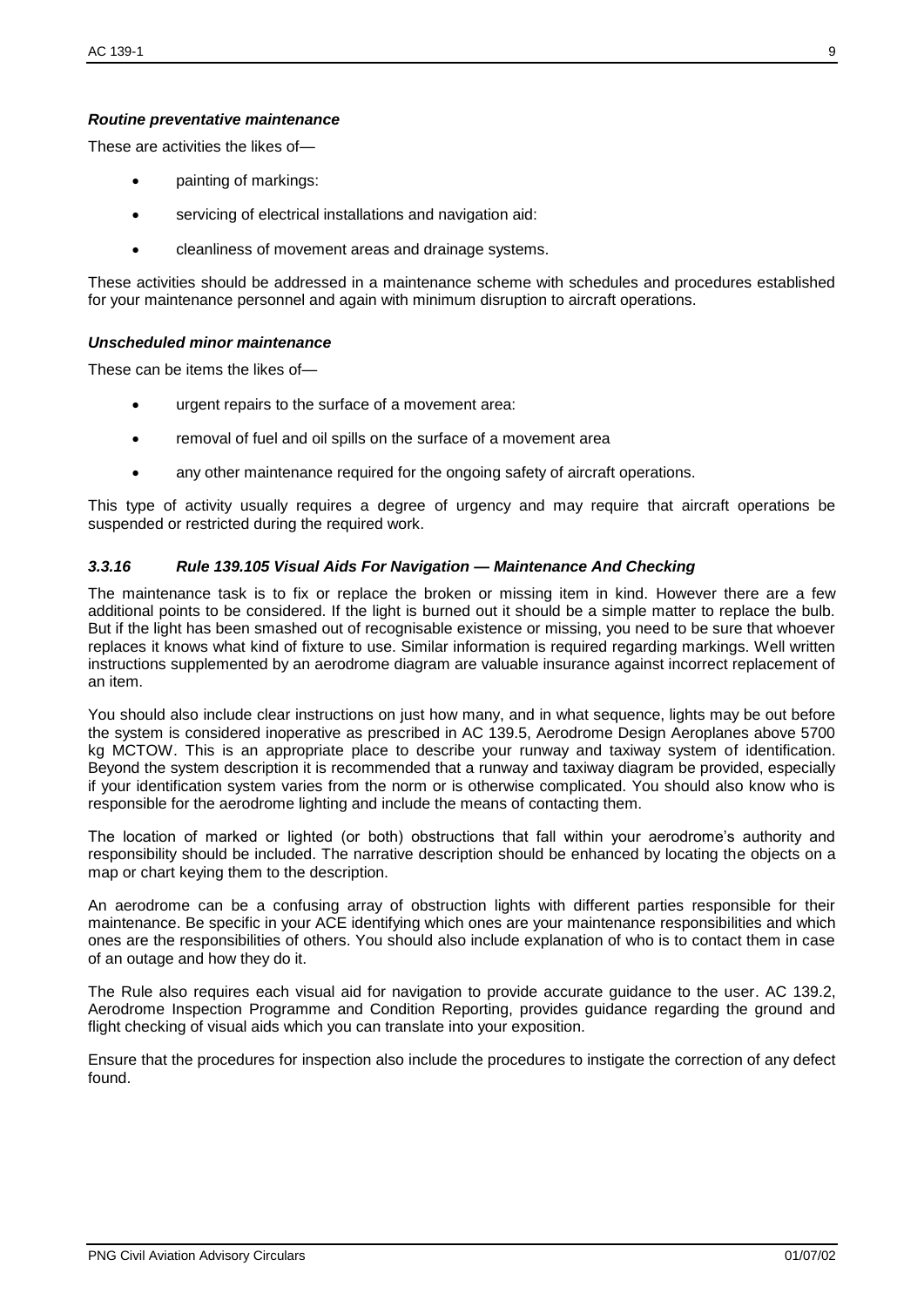#### *3.3.17 Rule 139.107 Works On Aerodromes*

The important aspect is your control of works on aerodromes and the procedures established to ensure that any works conducted will not endanger aircraft operations and minimise any disruptions to aircraft operations. Further guidance is given to you in AC 139.4, Operational Safety During Works on Aerodromes, which you can translate into procedures and instructions in your ACE.

#### *3.3.18 Rule 139.109 Aerodrome Emergency Plan — Maintenance*

Hopefully, an emergency situation at your aerodrome will be a rare occurrence and it is therefore important to periodically test and review your aerodrome emergency plan to maintain its potential effectiveness. Again the key element is to address the WHO, WHAT, HOW and WHEN in determining the procedures in your ACE.

#### *3.3.19 Rule 139.111 Rescue And Firefighting — Operational Requirements*

The basic ingredients are still the same - the familiar WHO, WHAT, HOW, and WHEN still highlight the requirements. This is an area where you have the independent WHO to deal with and a few problems unique to the rescue and firefighting situation.

Do you have full control over the operation of the rescue and firefighting unit that provides your service? How much latitude does it have before it must request your approval? Can the vehicles be dispatched off airport, or conduct some other task, without your permission? Are you reliably informed whenever an element of your rescue and firefighting unit becomes inoperative or unavailable for any reason? These are basic questions you should have answers to before you can write a useful rescue and firefighting procedure in your ACE. If you have full and firm control your task is made a lot easier. You will want to give your rescue and firefighting unit as much flexibility as possible within the scope of their mission, but you will want to build into your ACE procedures a fast and reliable information system so that you know when you are at a decision point concerning air transport operations.

The air traffic service unit, should you have one at your aerodrome, can be of great assistance to your rescue and firefighting operation. You should give priority to discuss with the unit the role of the unit in emergency operations and the particulars of its interface with the rescue firefighting unit and the aerodrome management. Write this in your ACE. Include in your instructions the limits beyond which the rescue and firefighting unit is not able to operate to avoid misunderstandings and ineffective actions during an actual emergency. It might be mutually beneficial to enter into a letter of agreement with the air traffic services unit to cover their participation in an emergency condition at your aerodrome. If this is done, copy the agreement in your ACE.

The Rule permits a temporary reduction in rescue and firefighting during periods by aeroplanes which require a lesser level or no level of rescue and firefighting. Certain conditions must be met which you must address in you ACE. The person, or persons, with the authority to implement the reduction must be identified in your ACE along with the procedures to be followed. There must be a system in place for the recall of the full required complement of rescue and firefighting personnel and equipment and this is a mandatory item in your ACE. There is a requirement for the notification to the Aeronautical Information Service prior to implementation of the procedure with appropriate responsibilities and authorities to be detailed in the ACE.

Place instructions for even the simplest communication systems in your ACE. If your rescue and firefighting unit is required to deal with additional channels for communication with other agencies, the opportunities for communication errors increases dramatically, especially in the heat of an emergency.

The inoperative vehicle potential needs careful attention in your ACE. To begin with there should be an explanation of what "inoperative" means in the context of the Rule. Inoperative means that the vehicle is unable to perform all the functions required of it. It does not mean that the vehicle for example has been sent off the aerodrome and therefore not available for aerodrome emergencies. There should be clear instructions for the procedures to be followed, and who is to accomplish them, when a required item of rescue and firefighting equipment becomes inoperative. This is one of those areas where you, as the aerodrome operator, must have prompt and accurate knowledge of the status of your rescue and firefighting readiness so that you are able to discharge your responsibilities for notification and limitations on air transport aircraft operations.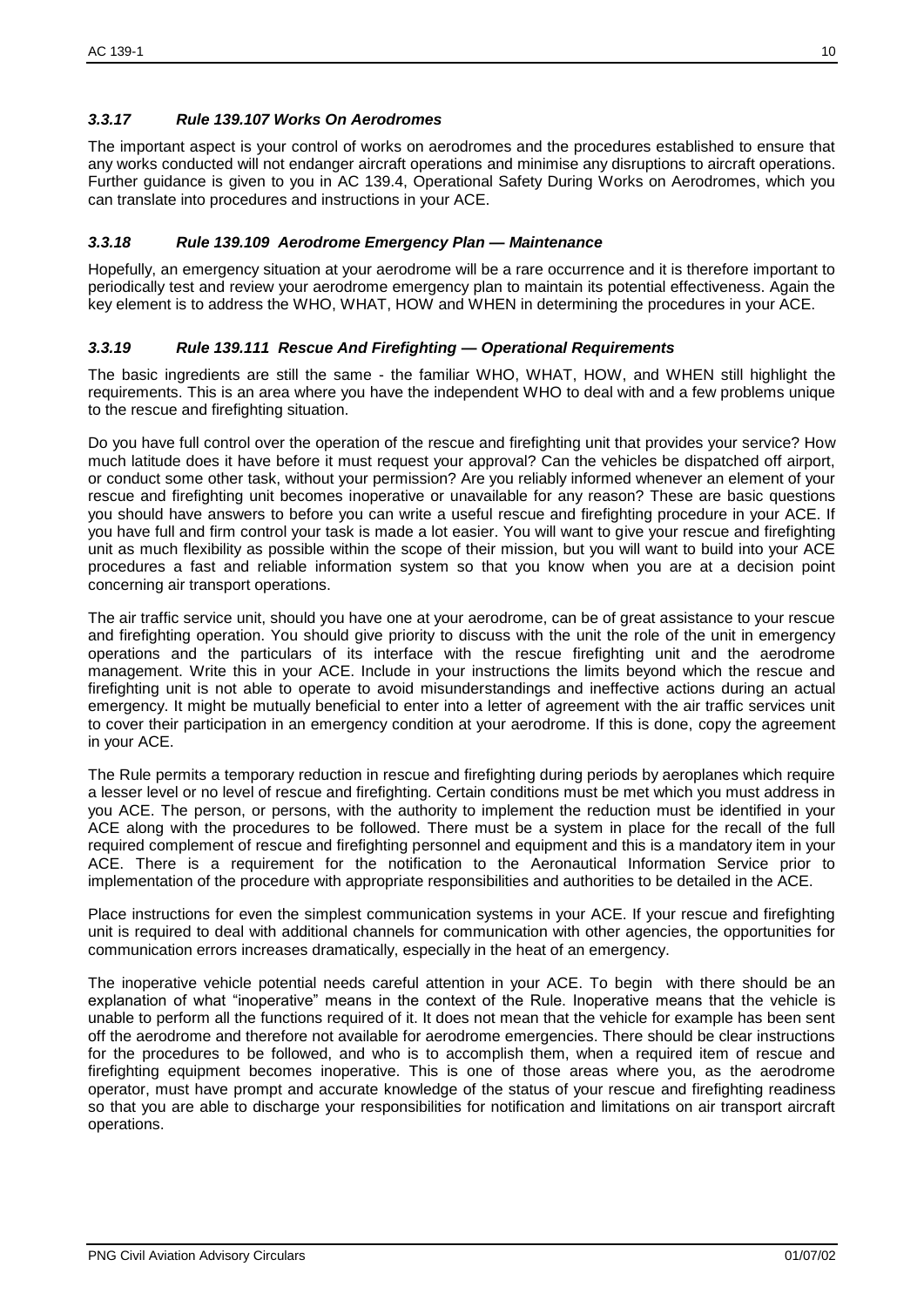#### *3.3.20 Rule 139.115 Apron Management Service*

You should appreciate that the apron is not part of the aerodrome manoeuvring area with established safety related Rules and procedures for the movement of aeroplanes and any essential ground vehicles. As suggested by the Rule you should first assess the volume of traffic, aeroplanes and ground vehicles, which use the apron to determine if you need to regulate their use of the apron. The objective of this service would be to prevent collisions between aeroplanes, between aeroplanes and obstacles or ground vehicles.

If you do determine that a service is required you must then determine who is going to be the service then issue appropriate procedures and instructions to personnel and to the apron users.

#### *3.3.21 Rule 139.117 Aerodrome Inspection Programme*

This activity is very important because it impacts so many other areas of compliance with the Rules. The Aerodrome inspection programme function enables you to monitor aerodrome conditions to assist you with compliance with other requirements of the Rules.

AC 139.2, Aerodrome Inspection Programme and Condition Reporting, will help you structure a comprehensive programme for the aerodrome. The guidelines of paragraph 2.3 of this AC should be applied so that all of the elements of an effective inspection programme are accomplished.

Note that daily inspections are not absolutely required as there may be periods of no aeroplane movements at your aerodrome, but be wary of a long interval between inspections. In any event the schedule of inspections and the concomitant responsibilities should be included in your ACE.

#### *3.3.22 Rule 139.119 Ground Vehicles*

Tight control of ground vehicles can forestall many problems on your aerodrome movement areas, and clear precise procedures in your ACE can help ensure that control.

If your aerodrome has an air traffic service, your ACE should also contain any procedures or Rules that you have jointly agreed to including radio or other communication requirements. You are reminded that the operation of any radio equipment in the aeronautical mobile frequency band must be in accordance with the applicable requirements of Part 171 of the Rules.

If your aerodrome has no air traffic service, or for those periods when the air traffic service is not in attendance, your ACE should contain the procedures to control ground vehicles on the movement areas through prearranged signs or signals.

If you have special written agreements with your tenants concerning vehicle discipline in compliance with this Rule and there should be an appendix in your ACE for guidance of aerodrome personnel tasked with their enforcement.

#### *3.3.23 Rule 130.121 Protection Of Navigation Aids*

This is another area where the ACE should reflect the assignment of a person or position to be alert to activity that may derogate the guidance from a navigation aid. Depending on the placement of the navigation aids, there may also be a need to write procedures and assignments in the ACE for security patrols, fence maintenance, an so on.

#### *3.3.24 Rule 139.123 Aerodrome Condition Notification*

The Rule requires you to advise aircraft operators, as soon as practical, of any condition on the aerodrome which may affect the safe operations of aircraft at your aerodrome. AC 139.2 Aerodrome Inspection Programme and Condition Reporting contains information for you to address this requirement in your exposition.